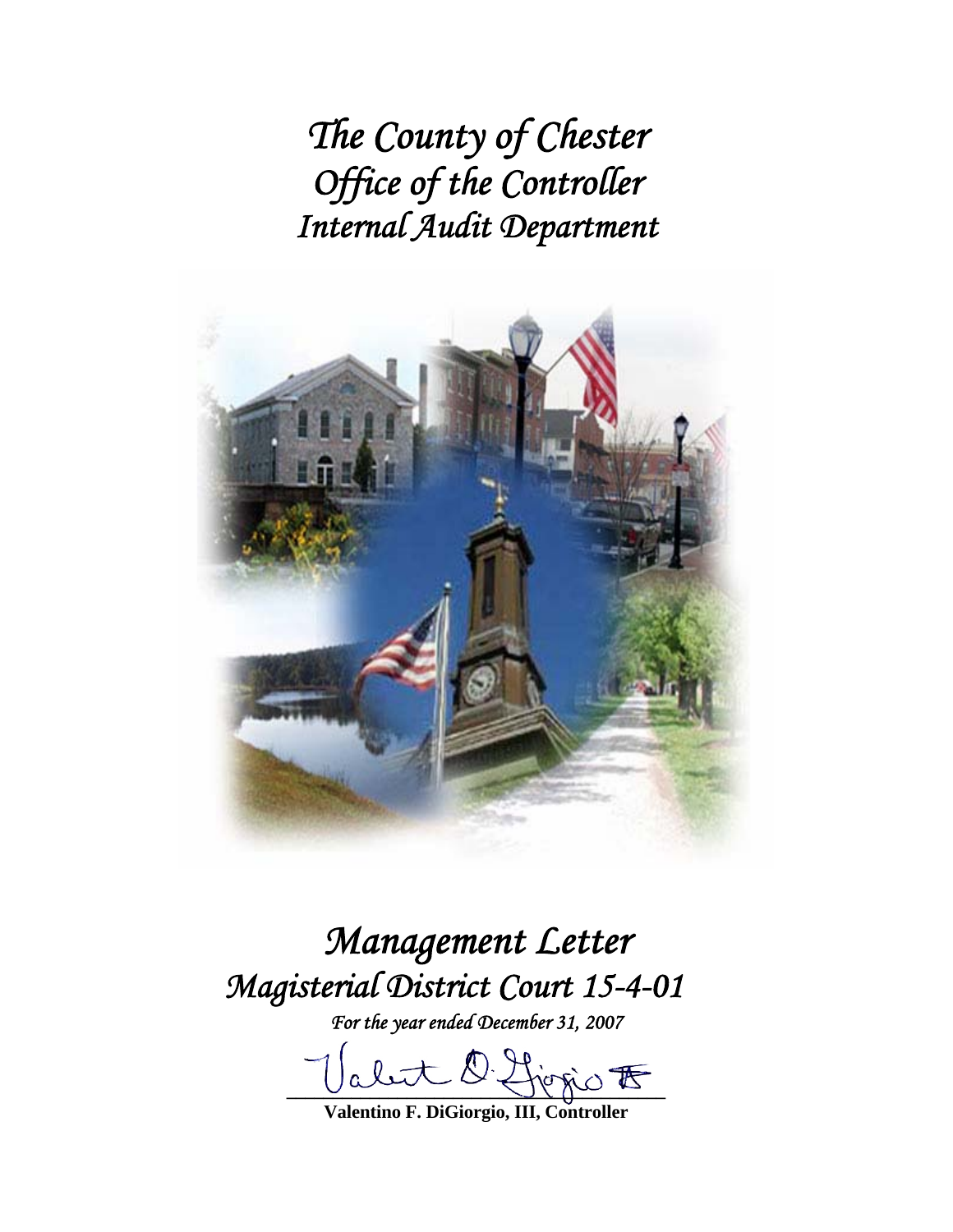## **To: Magisterial District Judge Jeremy Blackburn**

## *Introduction*

On December 3, 2008, Internal Audit completed an audit of Magisterial District Court 15-4-01 (*District Court*). Gretchen W. Sohn, CIA was the auditor-in-charge and was assisted by one additional auditor. Internal Audit is required by the Pennsylvania County Code to review district courts annually to ensure compliance with policies and procedures mandated by the Administrative Office of Pennsylvania Courts and/or District Judge Administration and to assess their overall internal control structure. The scope of our audit included a review of the following:

- Cash and Petty Cash
- Undisbursed Funds
- Cash Receipts
- Manual Receipts
- Cash Disbursements
- Voided Transactions
- Overall Compliance.

#### *Executive Summary*

The management and staff of the *District Court* are, in all material respects, in compliance with policies and procedures set forth by the Administrative Office of Pennsylvania Courts and directives imposed by District Judge Administration. Internal Audit noted no matters of a significant nature in the area of compliance, or in the overall internal control structure. Minor findings involving compliance are included within this Management Letter. Our observations and testing revealed a knowledgeable and well-trained staff.

We would like to thank the management and staff of the *District Court* for their cooperation and assistance during the course of this audit. We have provided herein a copy of our "Audit Findings" and "Recommendations" for your review and comment.

Please feel free to contact our office at (610) 344-6797 should you have any questions or concerns.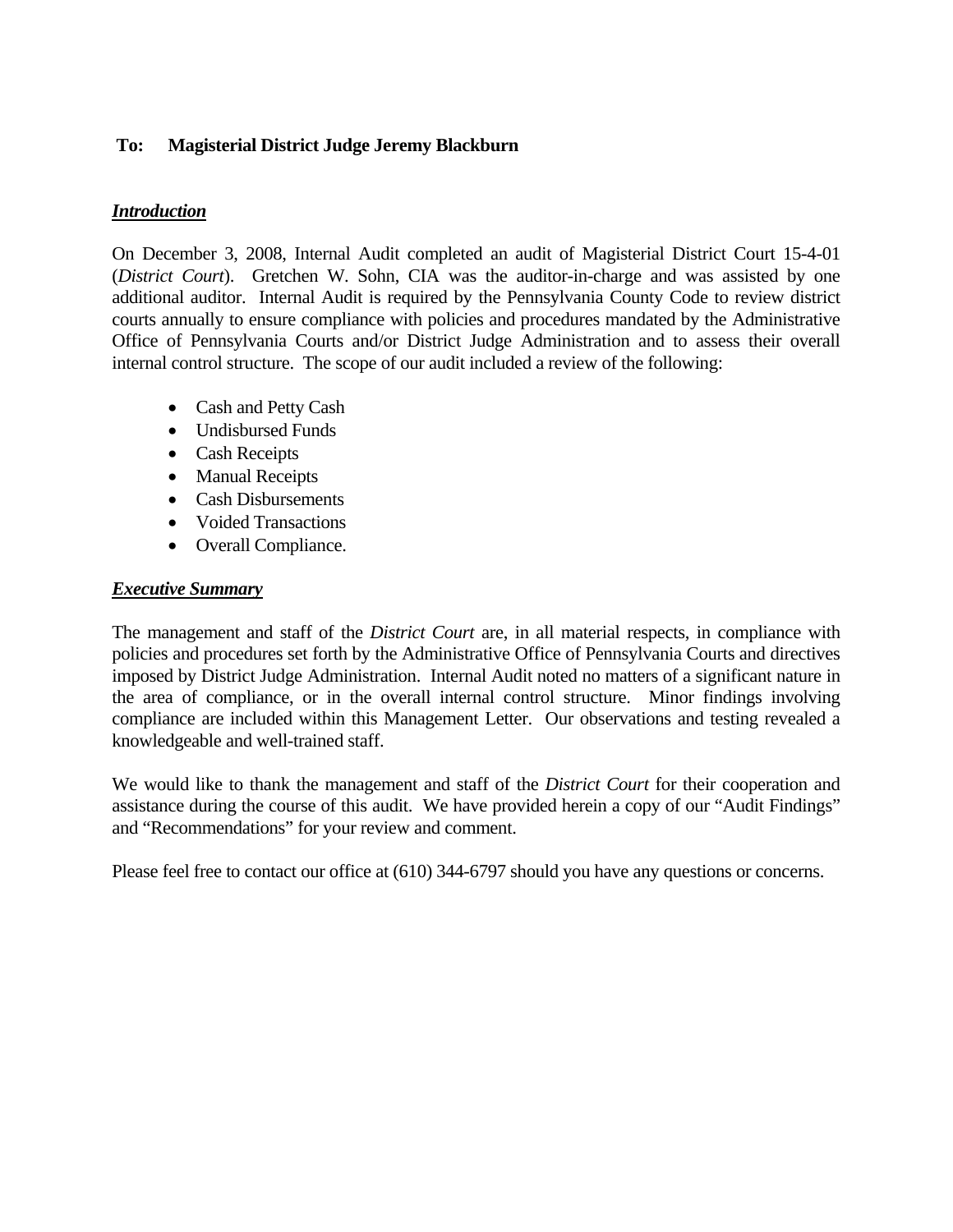## **COUNTY OF CHESTER**

# **MAGISTERIAL DISTRICT COURT 15-4-01**

# **FINDINGS AND RECOMMENDATIONS**

## **FOR THE YEAR ENDED DECEMBER 31, 2007**

# **I. COMPLIANCE WITH POLICIES AND PROCEDURES**

In order to test compliance with all applicable policies, procedures, and regulations, Internal Audit selected a statistical sample of 25 case files out of a total population of 5,388 case files created in 2007. In addition, we performed other related tests of cash receipts, cash disbursements, manual receipts, undisbursed funds, and voided transactions. Sample sizes for each of the tested areas are determined through a risk assessment analysis based on the results of the *District Court's* prior year audit and current year case load. We believe the results of our tests are representative of the entire population on the basis of accepted audit sampling principles.

#### Finding 1: Cash Disbursements

Internal Audit noted the following:

• In 1 instance, a check copy was not attached to the case file.

#### Recommendation

Internal Audit recommends that the *District Court* staff exercise greater care to ensure that check copies are attached to the appropriate case file for complete and accurate records.

#### *Auditee Response*

*District Court management concurs with the finding and recommendation.* 

#### Finding 2: Voided Disbursements

Internal Audit noted the following:

• In 1 instance, the office copy of a voided check was not labeled "void/stale/lost".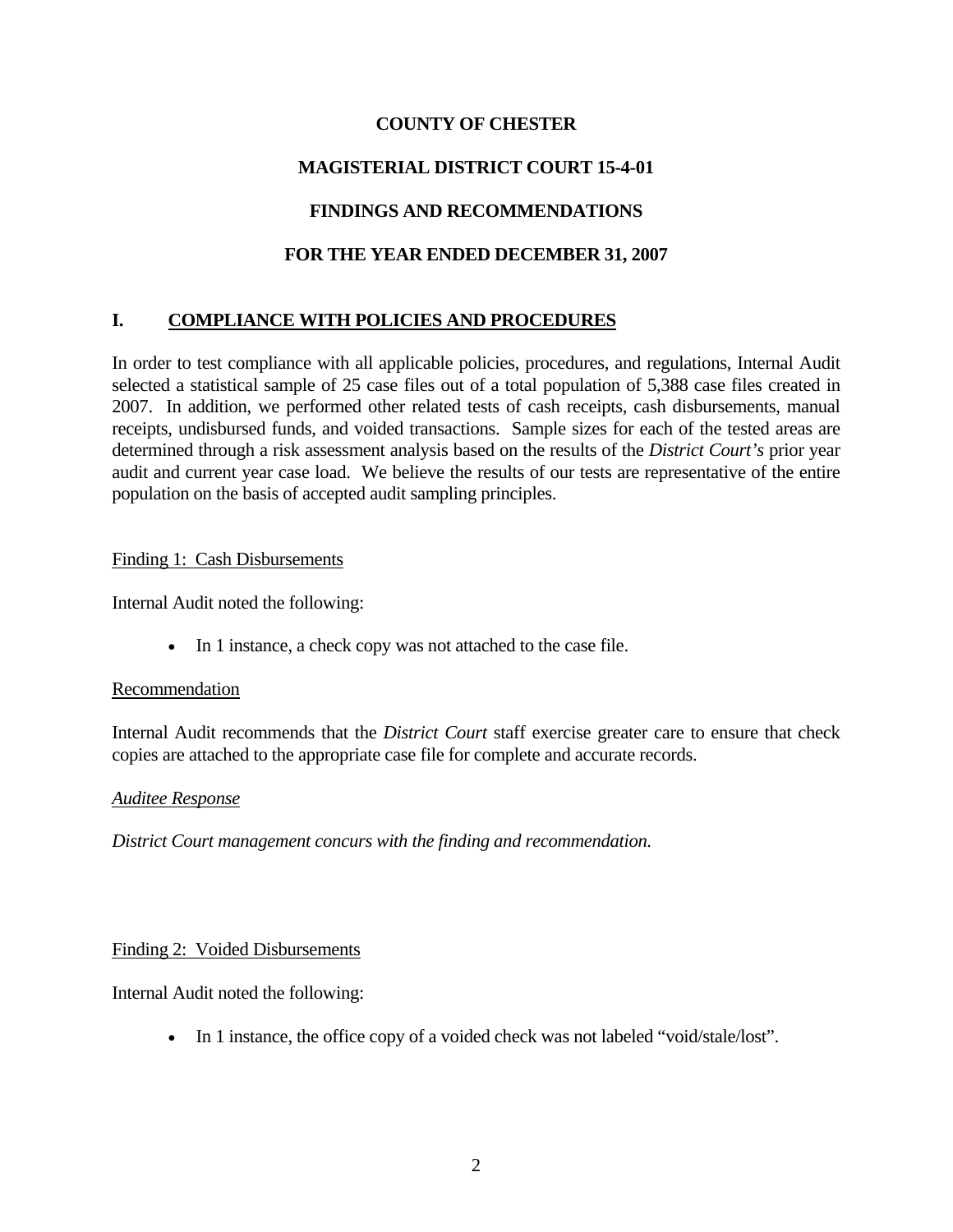## **COUNTY OF CHESTER**

## **MAGISTERIAL DISTRICT COURT 15-4-01**

## **FINDINGS AND RECOMMENDATIONS**

# **FOR THE YEAR ENDED DECEMBER 31, 2007**

# **I. COMPLIANCE WITH POLICIES AND PROCEDURES**

#### Finding 2: Voided Disbursements (continued)

#### Recommendation

Internal Audit recommends that the *District Court* staff re-familiarize themselves with the void check procedures as set forth in the District Court Handbook/Administrative Procedures.

#### *Auditee Response*

*District Court management concurs with the finding and recommendation.* 

#### Finding 3: Overall Compliance

Internal Audit noted that 2 non-traffic citations received in the *District Court* and date stamped the same day (5/21/07) were docketed on different days and not in sequence. Case #NT-65-07 has a "date filed" of 5/25/07, whereas case #NT-67-07 has a "date filed" of 5/24/07. Both should have a file date of 5/21/07.

#### **Recommendation**

Internal Audit recommends that the *District Court* docket citations as soon as they are received in the District Court. Per the District Judge Automated Office Clerical Procedures Manual, the "date filed" should be the same date that is stamped on the citation.

#### Auditee Response

*District Court management concurs with the finding and recommendation.*